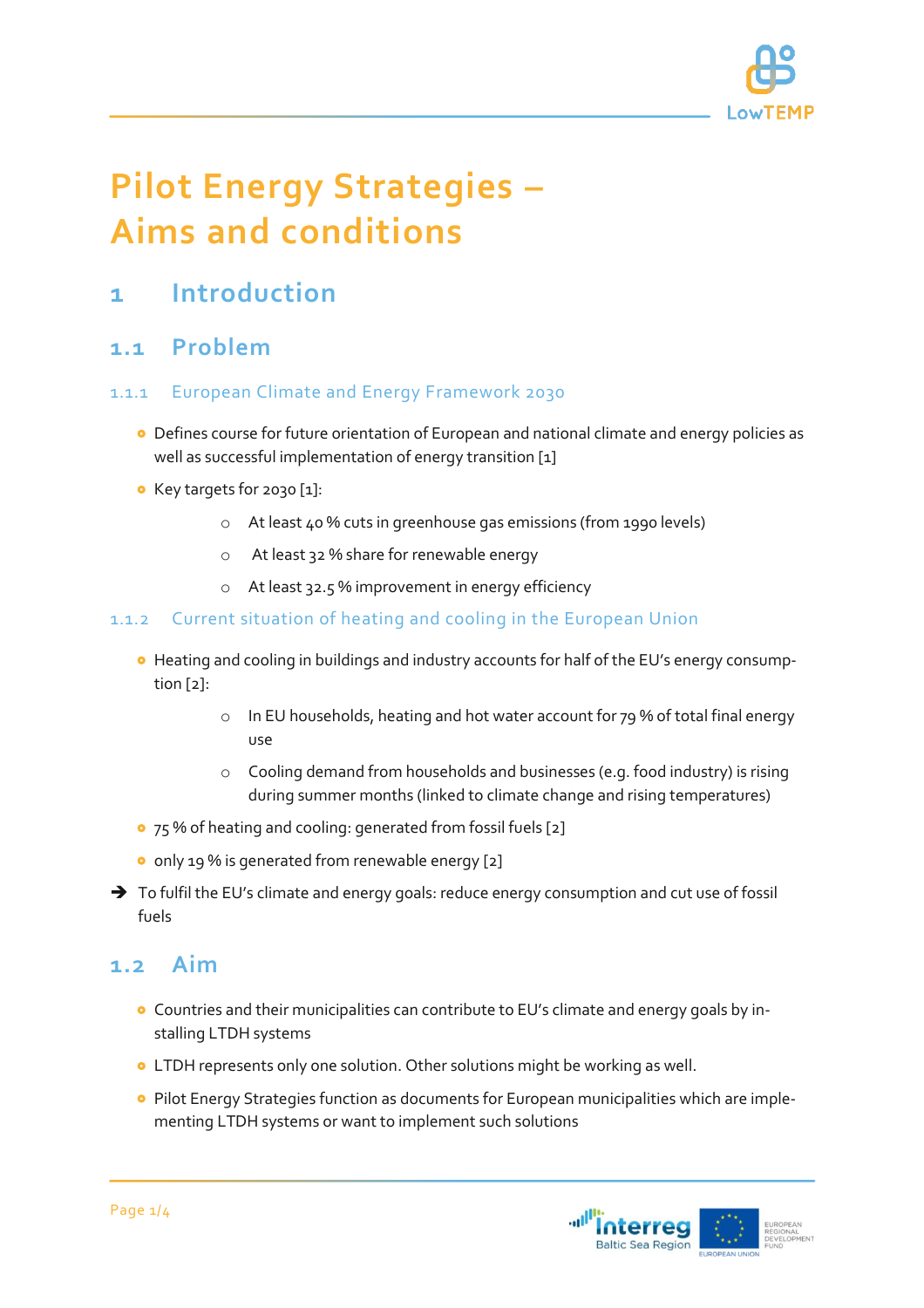

# **1.3 Definition of terms – Pilot Energy Strategy**

A Pilot Energy Strategy (PES) is:

- A strategic tool, i.e. document, describing specific actions to implement EU´s global targets on local municipal level
- A transferable approach and guideline for stakeholders to create achievable energy concepts

Pilot Energy Strategies:

- **o** focus on the implementation of sustainable energy systems and smart thermal grids in district heating infrastructures
- Describe existing urban structures as well as future developments for transforming DH system
- **o** bring together stakeholders, politicians, citizens and administrations
- o develop existing DH heating networks into next DH generation: LTDH 4.0
- Provide basis for long-term processes (local goals and framework conditions must be checked and adjusted regularly (if necessary))

PES complement and deepen existing national, regional, or local strategies or planning documents (if they already exist). The recommendations given in a PES are not the only solution, but provide a scope for action. It is omportant to note, that PES are not legally binding and are informal tools only.

# **2 Development of a Pilot Energy Strategy**

# **2.1 Methodology for strategies to implement LTDH**

The methodology for strategies (PES) to implement LTDH is described in the according output of the LowTEMP project, refer to seminar module 04.

- **•** Contains 10 planning steps (working steps)
- **•** Planning steps should be implemented one after the other
- **•** Planning steps can be worked out individually, depending on the local preconditions, resources (e.g. administratively, financial budget), requirements and political goals
- **•** Each step contains specific instructions to enable partners / authorities / stakeholders to develop a PES
- 1. Transformation process dynamics (inducement)
	- **Analysis of preconditions**
	- Existing planning documents / regulations 2.2 Technical preconditions (infrastructure)
	- Urban preconditions (com
- 3. Stakeholder analysis

 $2<sup>1</sup>$ 

- Institutional and organizational framework 5. Strategy pathways for transformation / transition
- **Building heat requ**  $5.1$ Energy
- 6. Initial district identification
- 7. Data collection and scenario evaluation
	- 7.1 Data sources and quality levels, data collection methods 7.2 Development of balance sheet Identification of development sce
- 8. SWOT analysis
	- Evaluation of implementation conditions and synergies
- 10. Reflection and Learning

*Fig. 1: working steps from PES methodology, Romagnoli, Francesco at lowtemp.eu [3]*

**•** Each step recommends potential institution/s which should carry out the task

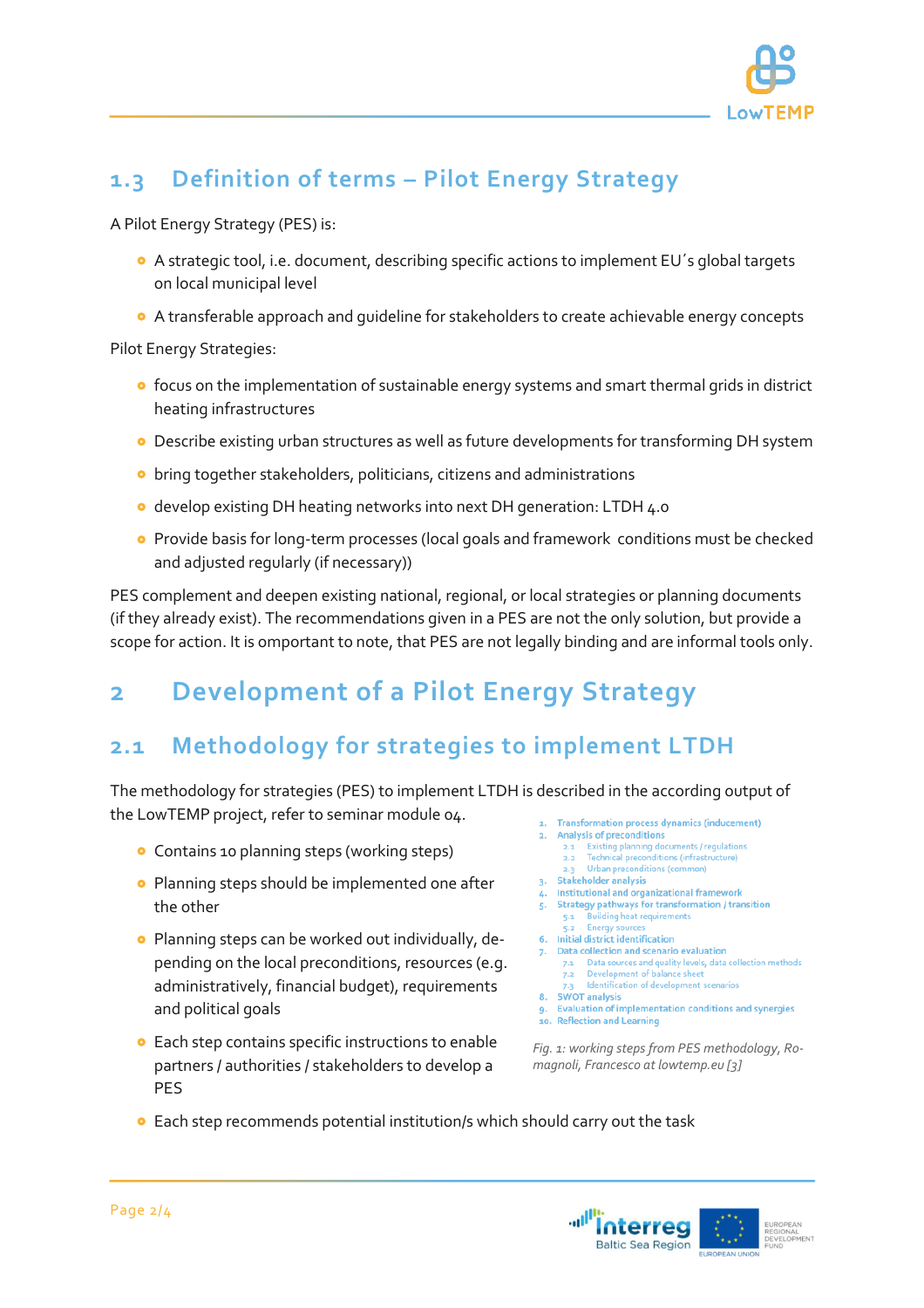

**o** structure may vary for each PES

## **2.2 Involved institutions**

- Key role: municipality, local politicians, city councils
- **o** Stakeholders: utility companies, housing companies, private owners
- Further interest groups: experts in construction and technology, financial institutions, consumers / users

### **2.3 Outcome**

The outcome (PES) should represent:

- A jointly elaborated document developed by all important stakeholders of the region
- A summarizing, non-compulsory guideline, combining already existing planning documents
- A strategy defining the future developments that are necessary for the transformation towards LTDH
- A range of all possible, feasible and reasonable pathways for future developments

# **2.4 PES examples**

Three PES were developed during the LowTEMP project, namely for:

- **o** Gulbene (Latvia)
- **•** Ilmajoki (Finland)
- **o** Tartu (Estonia)

These examples can act as guidelines and inspiration for other BSR municipalities and regions. They they are elaborated in more detail in the module "Pilot Energy Strategy – Examples".

# **3 Conclusion**

- $\bullet$  PES are comprehensive strategies  $\rightarrow$  promotion of LTDH in BSR regions
- $\bullet$  Collaborative process of PES development  $\rightarrow$  brings stakeholders together
- **•** Transferable examples exist for other BSR municipalities with similar framework conditions  $\rightarrow$ promotion of LTDH in whole BSR
- **o** Inspiration and guidance for developing own energy strategies, especially underlying methodology for developing PES